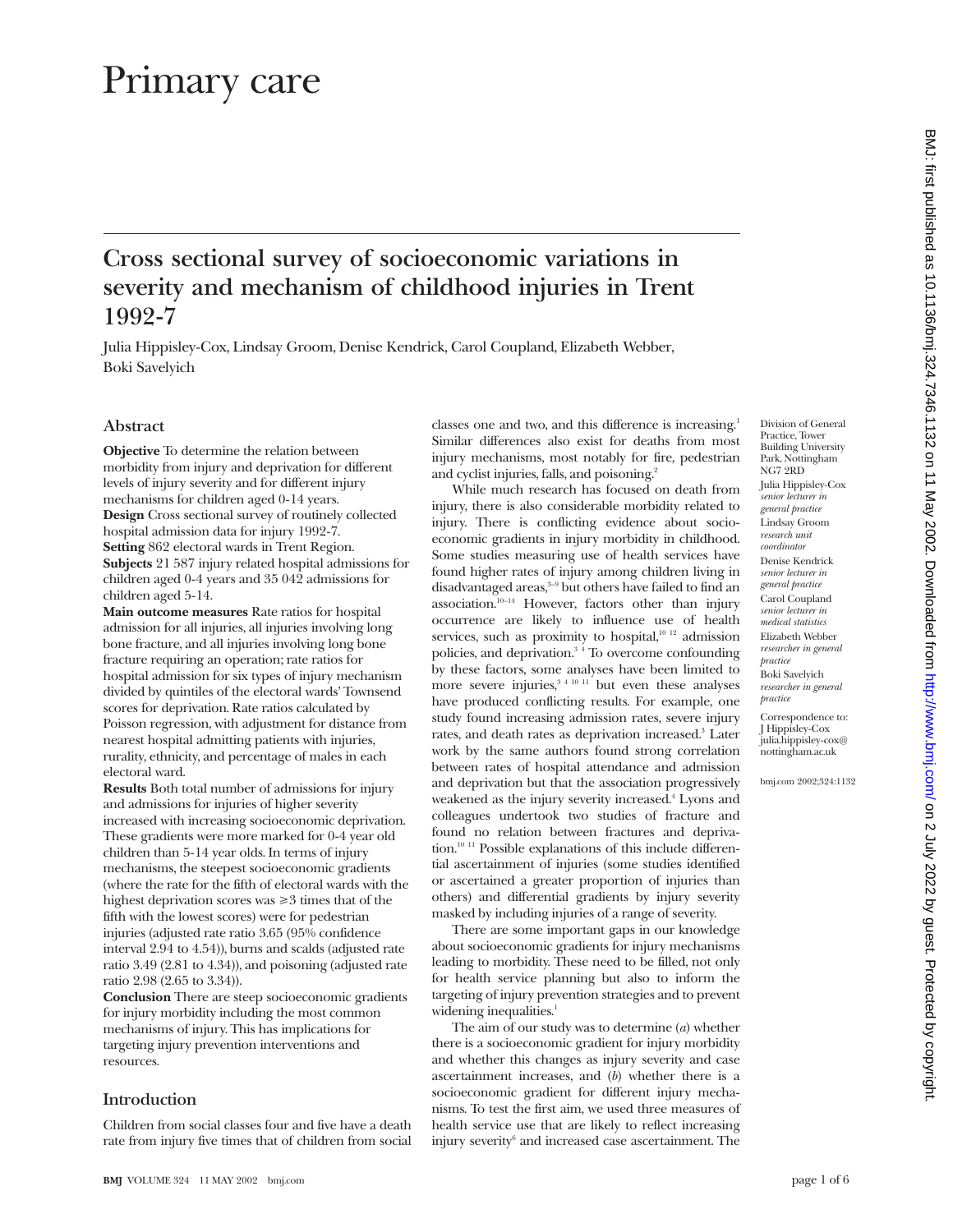**Table 1** Mechanisms of injury and ICD-9 and ICD-10 codes for external causes of injury

| <b>Mechanism of injury</b>                                                                                     | ICD-9 codes                                                                                                           | $ICD-10$<br>codes                                                                 |  |
|----------------------------------------------------------------------------------------------------------------|-----------------------------------------------------------------------------------------------------------------------|-----------------------------------------------------------------------------------|--|
| Included in study                                                                                              |                                                                                                                       |                                                                                   |  |
| Falls                                                                                                          | E880-E888                                                                                                             | W00-W19                                                                           |  |
| Injuries to pedal cyclists                                                                                     | E810-E819 (with 4th digit .6)<br>E826-E829 (with 4th digit .1)                                                        | V10-V19                                                                           |  |
| Injuries to pedestrians                                                                                        | E810-E819 (with 4th digit .7)<br>E826-E829 (with 4th digit .0)                                                        | V01-V09                                                                           |  |
| Other transport injuries                                                                                       | E800-E807, E810-E819 (with 4th digit .0-.5, .8-.9)<br>E820-E825, E826-E829 (with 4th digit .2-.4, .8-.9)<br>E830-E848 | V20-V99                                                                           |  |
| Injuries from fire, smoke, and hot objects<br>or fluids                                                        | E890-E899<br>E924 (with 4th digit .0, .8)                                                                             | X00-X19                                                                           |  |
| Poisoning or contact with corrosive<br>substances                                                              | E850-E858<br>E860-E869<br>E924 (with 4th digit .1)                                                                    | X40-X49                                                                           |  |
| All other unintentional injury mechanisms                                                                      | E900-E923<br>E924 (with 4th digit .9)<br>E925-E928<br>E980-E989                                                       | W20-W45<br>W49-W60<br>W64-W94<br>W99.<br>X20-X39<br>X50-X59<br>Y10-Y34<br>Y90-Y98 |  |
| <b>Excluded from study</b>                                                                                     |                                                                                                                       |                                                                                   |  |
| Misadventures to patients during surgical<br>and medical care or complications of<br>medical and surgical care | E870-E879                                                                                                             | Y40-Y84                                                                           |  |
| Late effects of unintentional injury or<br>sequelae of external causes of injury                               | E929                                                                                                                  | Y85-Y89                                                                           |  |
| Drugs, medicines, and biological<br>substances causing adverse effects in<br>therapeutic use                   | E930-E949                                                                                                             |                                                                                   |  |
| Suicide and self inflicted injury or<br>intentional self harm                                                  | E950-E959                                                                                                             | X60-X84                                                                           |  |
| Homicide and injury purposely inflicted<br>by other people or assault                                          | E960-E969                                                                                                             | X85-Y09                                                                           |  |
| Legal intervention or legal intervention<br>and operations of war                                              | E970-E978                                                                                                             | Y35-Y36                                                                           |  |

measures were hospital admission rates for all injuries, hospital admission for long bone fracture, and hospital admission for long bone fracture requiring an operation.15

# **Subjects and methods**

## **Sample**

Approval for the study was obtained from the Multi-Centre Research Ethics Committee and all the local research ethics committees in Trent. Our sample consisted of all admissions for unintentional injury from the 862 electoral wards in Trent between 1 April 1992 and 31 March 1997 for children aged 0-4 years and 5-14. We excluded the South Humber area as it was not part of Trent Region for the whole study period. We identified admissions from Trent NHS

regional admissions databases by using the diagnosis codes and codes for external causes of injury from the ICD-9 and ICD-10 (international classification of diseases, ninth and 10th revisions) as well as relevant OPCS (operative procedure coding scheme) codes.

We allocated each patient to his or her respective electoral ward and aggregated the patient level data at electoral ward level in three ways: by the total number of admissions, by admissions for long bone fracture, and by admissions for long bone fracture requiring an operation (representing different measures of severity). This was done for children aged 0-4 years and for those aged 5-14.

We identified those mechanisms of injury known to have a socioeconomic gradient for mortality in children<sup>2</sup> and aggregated them to produce totals for each electoral ward for all admissions of children aged  $\leq$  15 years during the five year study. The mechanisms were pedal cyclist and pedestrian injuries, other transport injuries, falls, burns and scalds, and poisoning and chemical burns. Table 1 lists the ICD-9 and ICD-10 codes for external causes of injury that we included in the study and those that we excluded.

# **Census data**

We used the Townsend score associated with each electoral ward as a proxy for material deprivation, with high scores being associated with greater deprivation. The Townsend score contains the variables unemployment, overcrowding, lack of a car, and non-owner occupation.16 The score is recognised as a good measure of material deprivation, although it is subject to the ecological fallacy. The population data for electoral wards were obtained from the 1991 census. We used percentages of Asian and black residents in each electoral ward to adjust for confounding due to ethnic differences. We coded the rurality of the ward using Carstair's rurality index, $17$  with the highest of the six categories representing the most rural locations. We calculated the distance from the centroid of each ward to the nearest hospital admitting patients with injuries during the study period using the appropriate grid references. We obtained the grid references for the ward centroids from MapInfo Professional (version 6.0).

#### **Statistical analysis**

We used Poisson regression (STATA version 7.0) to determine univariate and multivariate rate ratios with 95% confidence intervals for admission rates by electoral ward. We used the mid-year population of each ward as the denominator term. Our main explanatory variable was the Townsend score associ-

Table 2 Rates of hospital admission for different levels of injury severity for children aged <15 years in Trent Region for 1992-7 by Townsend deprivation score. (Values are median rates (interquartile range) per 10 000 children)

|                                       | Townsend score*        |                        |                        |                        |                         |  |  |
|---------------------------------------|------------------------|------------------------|------------------------|------------------------|-------------------------|--|--|
| <b>Injury severity</b>                | <b>Lowest fifth</b>    | 2nd                    | 3rd                    | 4th                    | Highest                 |  |  |
| Children aged 0-4 years               |                        |                        |                        |                        |                         |  |  |
| Total admissions                      | 456.3 (304.4 to 581.3) | 434.8 (251.0 to 610.0) | 533.9 (328.8 to 757.6) | 649.0 (506.4 to 837.5) | 896.4 (696.4 to 1064.1) |  |  |
| Long bone fractures                   | 37.4 (0.0 to 95.7)     | 44.6 (0.0 to 102.4)    | 64.5 (0.0 to 123.5)    | 81.0 (37.3 to 122.3)   | 94.3 (64.9 to 127.6)    |  |  |
| Long bone fractures needing operation | $0.0$ (0.0 to 70.8)    | $9.6$ (0.0 to 75.8)    | 37.2 (0.0 to 842.2)    | 48.7 (16.9 to 91.7)    | 63.2 (36.0 to 96.6)     |  |  |
| Children aged 5-14 years              |                        |                        |                        |                        |                         |  |  |
| Total admissions                      | 465.0 (329.7 to 581.3) | 450.5 (321.3 to 560.4) | 512.1 (377.2 to 633.2) | 634.0 (473.4 to 767.8) | 769.9 (641.9 to 917.1)  |  |  |
| Long bone fractures                   | 174.1 (108.5 to 250.1) | 173.9 (97.4 to 236.1)  | 191.9 (120.7 to 252.4) | 207.7 (151.4 to 260.8) | 252.2 (203.4 to 298.9)  |  |  |
| Long bone fractures needing operation | 156.6 (91.7 to 227.3)  | 148.2 (87.0 to 204.8)  | 154.9 (100.1 to 219.9) | 182.4 (126.0 to 237.0) | 211.0 (168.3 to 265.4)  |  |  |

\*Townsend scores divided by quintiles, with the highest fifth representing the most deprived electoral wards.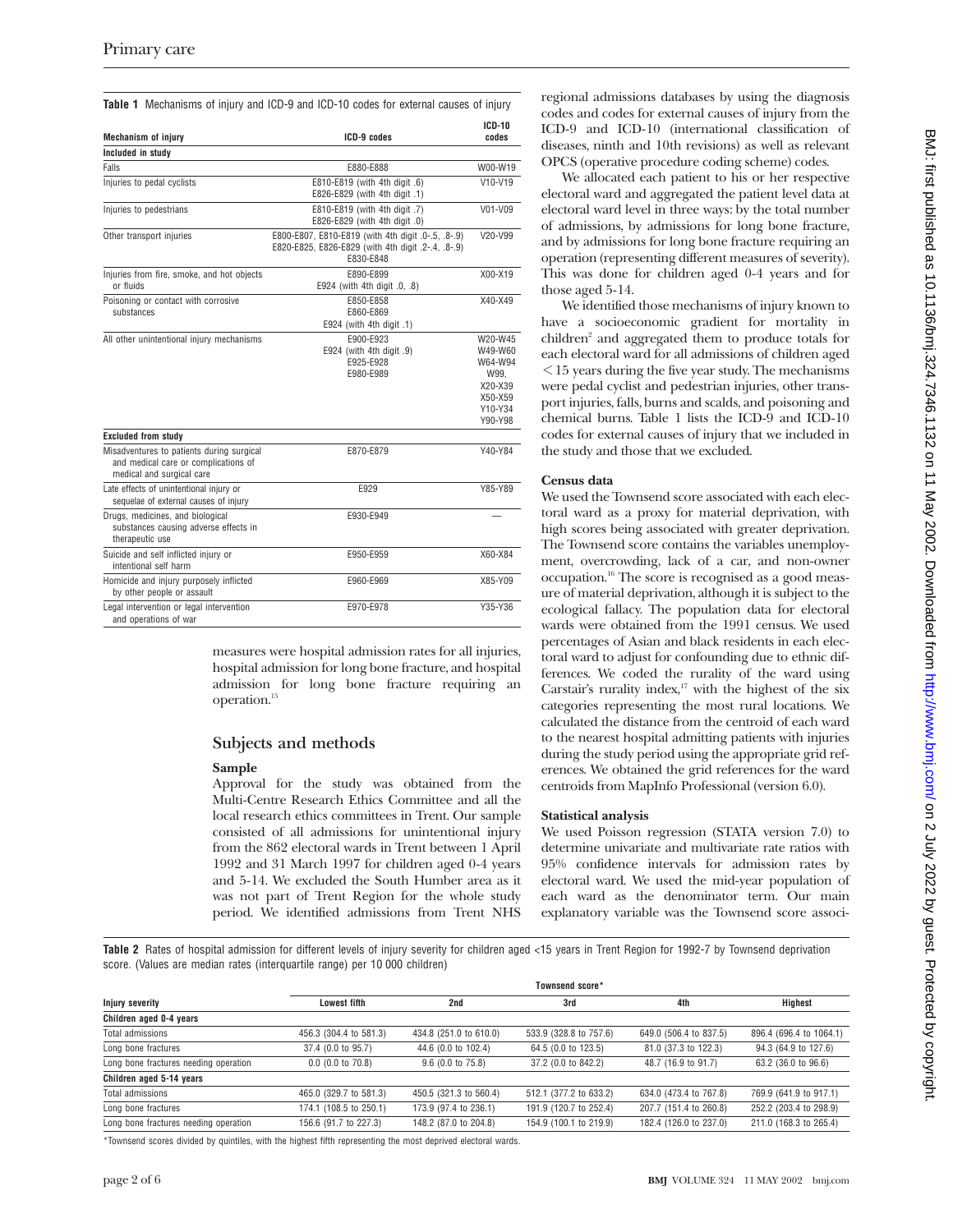**Table 3** Rate ratios of hospital admission for different levels of injury severity for children aged <15 years in Trent Region for 1992-7 by Townsend deprivation score

|                         | Children aged 0-4 years                                |          |                                                                                                                                                                                                                                    |          | Children aged 5-14 years |          |                       |          |
|-------------------------|--------------------------------------------------------|----------|------------------------------------------------------------------------------------------------------------------------------------------------------------------------------------------------------------------------------------|----------|--------------------------|----------|-----------------------|----------|
| <b>Townsend</b>         | <b>Unadjusted</b>                                      |          | Adjusted <sup>+</sup>                                                                                                                                                                                                              |          | Unadjusted               |          | Adjusted†             |          |
| scores*                 | Rate ratio (95% CI)                                    | P value# | Rate ratio (95% CI)                                                                                                                                                                                                                | P value‡ | Rate ratio (95% CI)      | P value‡ | Rate ratio (95% CI)   | P value‡ |
| <b>Total admissions</b> |                                                        |          |                                                                                                                                                                                                                                    |          |                          |          |                       |          |
| Lowest fifth            | 1.00                                                   |          | 1.00                                                                                                                                                                                                                               |          | 1.00                     |          | 1.00                  |          |
| 2nd                     | 1.04 (0.98 to 1.11)                                    | 0.22     | 1.06 (0.99 to 1.13)                                                                                                                                                                                                                | 0.09     | 1.02 (0.97 to 1.07)      | 0.462    | 1.03 (0.98 to 1.08)   | 0.240    |
| 3rd                     | 1.28 (1.21 to 1.36)                                    | < 0.0001 | 1.27 (1.20 to 1.35)                                                                                                                                                                                                                | < 0.0001 | 1.18 (1.13 to 1.23)      | < 0.0001 | 1.17 (1.12 to 1.22)   | < 0.0001 |
| 4th                     | 1.48 (1.40 to 1.57)                                    | < 0.0001 | 1.41 (1.33 to 1.49)                                                                                                                                                                                                                | < 0.0001 | 1.44 (1.39 to 1.50)      | < 0.0001 | 1.38 (1.32 to 1.43)   | < 0.0001 |
| Highest                 | 1.96 (1.86 to 2.06)                                    | < 0.0001 | 1.88 (1.78 to 1.99)                                                                                                                                                                                                                | < 0.0001 | 1.71 (1.65 to 1.77)      | < 0.0001 | 1.66 (1.59 to 1.72)   | < 0.0001 |
|                         | Admissions with long bone fractures                    |          |                                                                                                                                                                                                                                    |          |                          |          |                       |          |
| Lowest fifth            | 1.00                                                   |          | 1.00                                                                                                                                                                                                                               |          | 1.00                     |          | 1.00                  |          |
| 2nd                     | 1.10 (0.92 to 1.33)                                    | 0.29     | 1.13 (0.94 to 1.35)                                                                                                                                                                                                                | 0.20     | 0.98 (0.91 to 1.06)      | 0.615    | 0.99 (0.92 to 1.07)   | 0.810    |
| 3rd                     | 1.28 (1.09 to 1.52)                                    | 0.004    | 1.29 (1.09 to 1.53)                                                                                                                                                                                                                | 0.004    | $1.08$ (1.01 to 1.16)    | 0.027    | $1.07$ (1.00 to 1.15) | 0.047    |
| 4th                     | 1.46 (1.25 to 1.71)                                    | < 0.0001 | 1.45 (1.23 to 1.70)                                                                                                                                                                                                                | < 0.0001 | 1.21 (1.14 to 1.29)      | < 0.0001 | 1.17 (1.09 to 1.25)   | < 0.0001 |
| Highest                 | 1.69 (1.46 to 1.96)                                    | < 0.0001 | 1.70 (1.45 to 1.99)                                                                                                                                                                                                                | < 0.0001 | 1.37 (1.30 to 1.46)      | < 0.0001 | 1.37 (1.28 to 1.46)   | < 0.0001 |
|                         | Admissions with long bone fractures needing operations |          |                                                                                                                                                                                                                                    |          |                          |          |                       |          |
| Lowest fifth            | 1.00                                                   |          | 1.00                                                                                                                                                                                                                               |          | 1.00                     |          | 1.00                  |          |
| 2nd                     | 1.20 (0.96 to 1.50)                                    | 0.11     | 1.23 (0.98 to 1.53)                                                                                                                                                                                                                | 0.07     | 0.96 (0.89 to 1.04)      | 0.340    | $0.97$ (0.90 to 1.05) | 0.456    |
| 3rd                     | 1.30 (1.05 to 1.59)                                    | 0.02     | 1.32 (1.07 to 1.63)                                                                                                                                                                                                                | 0.01     | 1.04 (0.96 to 1.12)      | 0.336    | 1.03 (0.96 to 1.11)   | 0.433    |
| 4th                     | 1.51 (1.25 to 1.83)                                    | < 0.0001 | 1.52 (1.24 to 1.85)                                                                                                                                                                                                                | < 0.0001 | 1.18 (1.11 to 1.27)      | < 0.0001 | 1.14 (1.06 to 1.22)   | < 0.0001 |
| Highest                 | 1.73 (1.45 to 2.08)                                    | < 0.0001 | 1.83 (1.51 to 2.22)                                                                                                                                                                                                                | < 0.0001 | 1.32 (1.24 to 1.41)      | < 0.0001 | 1.33 (1.24 to 1.43)   | < 0.0001 |
|                         |                                                        |          | $\mathcal{L}$ , and the second contract of the second contract of the second contract of the second contract of the second contract of the second contract of the second contract of the second contract of the second contract of |          |                          |          |                       |          |

Townsend scores divided by quintiles, with the highest fifth representing the most deprived electoral wards.

†Adjusted for rurality, percentage males, percentage Asian, percentage black, and distance from nearest hospital.

‡Compared with value for lowest fifth of Townsend scores.

ated with electoral ward where each patient lived; wards were ranked by Townsend score and divided by quintiles with the top fifth representing the most deprived electoral wards. Confounding factors included in the multivariate analysis were the proportion of males in each age group in the ward, rurality, percentages of Asian and black residents, and distance from nearest hospital (categorised into fifths). We chose a significance level of 0.01 (two tailed).

#### **Sample size calculation**

A post-hoc sample size calculation showed that we had a power of 87% at the 0.01 significance level (two tailed) to determine a rate ratio of 1.2 between the top and bottom fifths of deprivation by ward for all admissions in children aged 0-4 years, with a coefficient of variation of  $0.35$ <sup>18</sup>

#### **Results**

#### **Characteristics of the study population**

We identified 21 587 admissions for unintentional injury for children aged 0-4 years, of whom 21 481 (99.5%) could be linked to one of the 862 electoral wards in Trent. We identified 35 042 admissions for injury to children aged 5-14, of whom 34 888 (99.6%) could be allocated to an electoral ward. Of the 21 481 admissions for children aged 0-4 years, 2517 (11.7%) were for long bone fractures, and 1721 (68.4%) of these required an operation. Of the 34 888 admissions for children aged 5-14, 12 007 (34.4%) were for long bone fractures, of which 10 455 (87.1%) required an operation. Table 2 shows the various admission rates by Townsend deprivation score.

#### **Socioeconomic gradients for injury severity**

Table 3 shows the unadjusted and adjusted rate ratios for each of the three categories of admission by Townsend score. We found a significant gradient for all admissions in children aged 0-4 by Townsend score, with those in the top fifth (most deprived) having a 96% higher admission rate (95% confidence interval 86% to 106%) compared with the bottom fifth on univariate analysis. The admission rate was 88% higher (78% to 99%) on multivariate analysis, when distance from hospital, rurality, percentages of Asian and black residents, and percentage of males in the ward were taken into account. Similar gradients occurred in the same age group for admissions for long bone fracture (adjusted rate ratio 1.70 (95% confidence interval 1.45 to 1.99) for top  $v$  bottom fifth of deprivation) and for long bone fracture requiring an operative procedure (1.83 (1.51 to 2.22)).

We also found a socioeconomic gradient for the three types of admissions in children aged 5-14 years

**Table 4** Causes of injury (according to ICD-9 and ICD-10 codes) for hospital admissions of children aged <15 years in Trent Region for 1992-7

| <b>Cause of injury</b>          | No (%) of<br>admissions | % of admissions with<br>valid ICD codes |
|---------------------------------|-------------------------|-----------------------------------------|
| Children aged 0-4 years         |                         |                                         |
| Falls                           | 7 758 (36.1)            | 39.3                                    |
| Pedal cycle injuries            | 258 (1.2)               | 1.3                                     |
| Pedestrian injuries             | 293(1.4)                | 1.5                                     |
| Other transport injuries*       | 324 (1.5)               | 1.6                                     |
| Burns and scalds                | 1 445 (6.7)             | 7.3                                     |
| Poisoning and chemical injuries | 4 271 (19.9)            | 21.6                                    |
| All other injury mechanisms     | 5 413 (25.2)            | 27.4                                    |
| Missing ICD codes               | 1719 (8.0)              |                                         |
| Total admissions                | 21 481 (100)            |                                         |
| Children aged 5-14 years        |                         |                                         |
| Falls                           | 15 669 (44.9)           | 48.9                                    |
| Pedal cycle injuries            | 3 152 (9.0)             | 9.8                                     |
| Pedestrian injuries             | 1 678 (4.8)             | 5.2                                     |
| Other transport injuries*       | 1 446 (4.1)             | 4.5                                     |
| Burns and scalds                | 446 (1.3)               | 1.4                                     |
| Poisoning and chemical injuries | 1081(3.1)               | 3.4                                     |
| All other injury mechanisms     | 8 547 (24.5)            | 26.7                                    |
| Missing ICD codes               | 2 869 (8.2)             |                                         |
| Total admissions                | 34 888 (100)            |                                         |

\*Excluding pedal cycle and pedestrian injuries.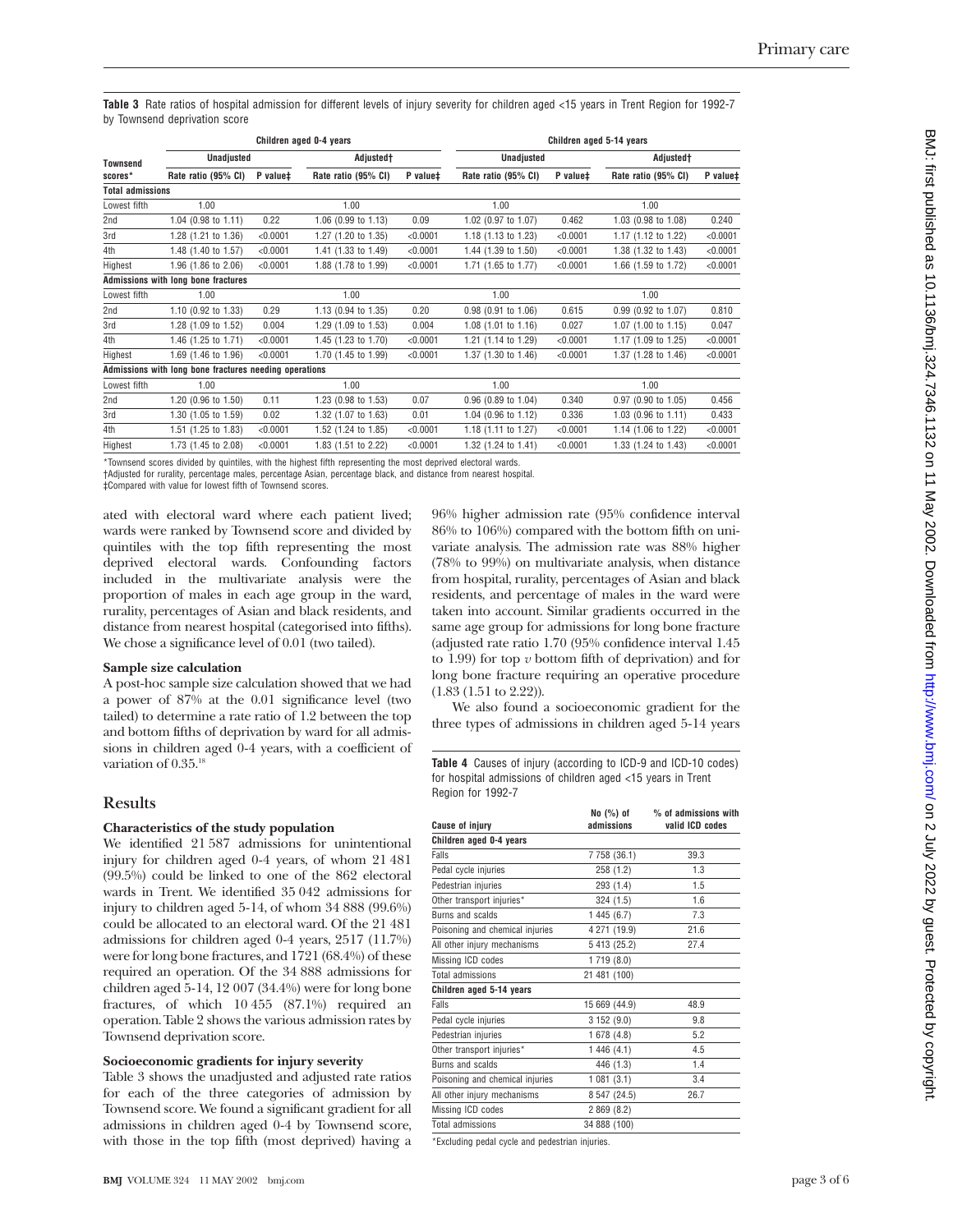**Table 5** Rates of hospital admission for different causes of injury for children aged <15 years in Trent Region for 1992-7 by Townsend deprivation score. (Values are median rates (interquartile range) per 10 000 children)

|                                 | Townsend score*        |                        |                             |                        |                        |  |
|---------------------------------|------------------------|------------------------|-----------------------------|------------------------|------------------------|--|
| <b>Cause of injury</b>          | Lowest fifth           | 2nd                    | 3rd                         | 4th                    | Highest                |  |
| Falls                           | 205.8 (124.4 to 267.3) | 182.7 (122.2 to 253.9) | 234.9 (162.3 to 301.0)      | 267.3 (195.9 to 315.0) | 329.4 (268.9 to 409.0) |  |
| Pedal cycle injuries            | 25.6 (0.0 to 48.0)     | 28.8 (12.5 to 46.1)    | 28.9 (0.0 to 43.5)          | 36.8 (19.9 to 60.5)    | 46.0 (22.2 to 66.1)    |  |
| Pedestrian injuries             | $0.0$ (0.0 to 14.5)    | $0.0$ (0.0 to 21.4)    | 7.5 (0.0 to 26.0)           | 16.6 (0.0 to 32.5)     | 34.4 (20.4 to 49.1)    |  |
| Other transport injuries†       | 17.2 (0.0 to 34.2)     | 15.0 (0.0 to 32.5)     | 14.1 (0.0 to 33.2)          | 16.1 (0.0 to 30.0)     | 20.8 (12.1 to 29.0)    |  |
| Poisoning and chemical injuries | 25.2 (0.0 to 48.0)     | 29.8 (0.0 to 51.3)     | 44.4 (16.6 to 74.2)         | 52.2 (31.7 to 84.7)    | 81.4 (51.9 to 114.3)   |  |
| Burns and scalds                | $0.0$ (0.0 to 13.1)    | $0.0$ (0.0 to 15.9)    | $4.9(0.0 \text{ to } 21.6)$ | 16.0 (0.0 to 32.7)     | 29.9 (17.6 to 45.7)    |  |

\*Townsend scores divided by quintiles, with the highest fifth representing the most deprived electoral wards. †Excluding pedestrian and pedal cycle injuries.

on univariate and multivariate analysis (table 3), although the gradients were less marked than for children aged 0-4. The socioeconomic gradient for all admissions in children aged 5-14 years (adjusted rate ratio 1.66 (1.59 to 1.72) for top  $v$  bottom fifth of deprivation) was greater than that for admissions for long bone fracture (1.37 (1.28 to 1.46)) and for long bone fractures requiring an operation (1.33 (1.24 to 1.43)).

**Table 6** Rate ratios of hospital admission for different causes of injury for children aged <15 years in Trent Region for 1992-7 by Townsend deprivation score

| <b>Townsend</b>                 | Unadjusted          |                      | Adjusted <sup>+</sup>                       |          |  |  |
|---------------------------------|---------------------|----------------------|---------------------------------------------|----------|--|--|
| scores*                         | Rate ratio (95% CI) | P value <sup>±</sup> | P value <sup>±</sup><br>Rate ratio (95% CI) |          |  |  |
| Falls                           |                     |                      |                                             |          |  |  |
| Lowest fifth                    | 1.00                |                      | 1.00                                        |          |  |  |
| 2nd                             | 0.97 (0.92 to 1.03) | 0.38                 | 0.99 (0.93 to 1.05)                         | 0.69     |  |  |
| 3rd                             | 1.17 (1.11 to 1.23) | < 0.0001             | 1.14 (1.08 to 1.20)                         | < 0.0001 |  |  |
| 4th                             | 1.37 (1.31 to 1.44) | < 0.0001             | 1.28 (1.21 to 1.34)                         | < 0.0001 |  |  |
| Highest                         | 1.62 (1.55 to 1.70) | < 0.0001             | 1.53 (1.46 to 1.61)                         | < 0.0001 |  |  |
| Pedal cycle injuries            |                     |                      |                                             |          |  |  |
| Lowest fifth                    | 1.00                |                      | 1.00                                        |          |  |  |
| 2nd                             | 1.05 (0.91 to 1.21) | 0.50                 | 1.06 (0.92 to 1.22)                         | 0.45     |  |  |
| 3rd                             | 1.07 (0.94 to 1.23) | 0.30                 | 1.08 (0.94 to 1.24)                         | 0.26     |  |  |
| 4th                             | 1.37 (1.21 to 1.55) | < 0.0001             | 1.38 (1.21 to 1.57)                         | < 0.0001 |  |  |
| Highest                         | 1.46 (1.30 to 1.64) | < 0.0001             | 1.61 (1.42 to 1.82)                         | < 0.0001 |  |  |
| <b>Pedestrian injuries</b>      |                     |                      |                                             |          |  |  |
| Lowest fifth                    | 1.00                |                      | 1.00                                        |          |  |  |
| 2nd                             | 1.65 (1.28 to 2.12) | < 0.0001             | 1.68 (1.30 to 2.16)                         | < 0.0001 |  |  |
| 3rd                             | 2.11 (1.67 to 2.67) | < 0.0001             | 2.03 (1.60 to 2.57)                         | < 0.0001 |  |  |
| 4th                             | 2.55 (2.05 to 3.18) | < 0.0001             | 2.32 (1.85 to 2.91)                         | < 0.0001 |  |  |
| Highest                         | 4.30 (3.49 to 5.28) | < 0.0001             | 3.65 (2.94 to 4.54)                         | < 0.0001 |  |  |
| Other transport injuries        |                     |                      |                                             |          |  |  |
| Lowest fifth                    | 1.00                |                      | 1.00                                        |          |  |  |
| 2nd                             | 0.89 (0.74 to 1.07) | 0.21                 | 0.87 (0.73 to 1.05)                         | 0.14     |  |  |
| 3rd                             | 0.89 (0.75 to 1.06) | 0.20                 | 0.92 (0.78 to 1.10)                         | 0.38     |  |  |
| 4th                             | 0.94 (0.81 to 1.11) | 0.48                 | 1.05 (0.89 to 1.25)                         | 0.55     |  |  |
| Highest                         | 1.03 (0.89 to 1.19) | 0.74                 | 1.25 (1.06 to 1.47)                         | 0.008    |  |  |
| Poisoning and chemical injuries |                     |                      |                                             |          |  |  |
| Lowest fifth                    | 1.00                |                      | 1.00                                        |          |  |  |
| 2nd                             | 1.26 (1.10 to 1.44) | 0.001                | 1.26 (1.10 to 1.45)                         | 0.001    |  |  |
| 3rd                             | 1.51 (1.34 to 1.72) | < 0.0001             | 1.55 (1.36 to 1.76)                         | < 0.0001 |  |  |
| 4th                             | 1.94 (1.72 to 2.17) | < 0.0001             | 1.92 (1.70 to 2.17)                         | < 0.0001 |  |  |
| Highest                         | 2.75 (2.47 to 3.07) | < 0.0001             | 2.98 (2.65 to 3.34)                         | < 0.0001 |  |  |
| <b>Burns and scalds</b>         |                     |                      |                                             |          |  |  |
| Lowest fifth                    | 1.00                |                      | 1.00                                        |          |  |  |
| 2nd                             | 1.15 (0.89 to 1.50) | 0.29                 | 1.14 (0.87 to 1.49)                         | 0.33     |  |  |
| 3rd                             | 1.68 (1.33 to 2.12) | < 0.0001             | 1.63 (1.29 to 2.07)                         | < 0.0001 |  |  |
| 4th                             | 2.39 (1.92 to 2.96) | < 0.0001             | 2.37 (1.89 to 2.96)                         | < 0.0001 |  |  |
| Highest                         | 3.68 (3.01 to 4.51) | < 0.0001             | 3.49 (2.81 to 4.34)                         | < 0.0001 |  |  |

\*Townsend scores divided by quintiles with the highest fifth representing the most deprived electoral wards. †Adjusted for rurality, percentage males, percentage Asian, percentage black, and distance from nearest hospital.

‡Compared with value for lowest fifth of Townsend scores.

#### **Socioeconomic gradients for injury mechanism**

Table 4 shows the distribution of admissions according to the ICD-9 and ICD-10 codes for external causes of injury. Of the admissions that could be linked to an electoral ward, 19 762/21 481 (92%) of those for children aged 0-4 and 32 019/34 888 (91.8%) of those for children aged 5-14 had an external cause of injury recorded. The commonest cause of injury in both age groups was falls. The second most common causes were poisonings in children aged 0-4 and pedal cycle injuries in older children.

Table 5 shows the median admission rate per 10 000 children aged < 15 years for each injury mechanism by Townsend score, and table 6 shows the unadjusted and adjusted rate ratios for each injury mechanism by Townsend score. We found increasing admission rates with increasing deprivation for all mechanisms of injury except for other transport injuries (which excluded pedestrian and cycle injuries). The steepest socioeconomic gradient was for pedestrian injuries, where the most deprived fifth of wards had more than four times the admission rate than the most affluent fifth (unadjusted rate ratio 4.30 (3.49 to 5.28)). This persisted after adjustment for possible confounders in the multivariate analysis (adjusted rate ratio 3.65 (2.94 to 4.54)). Similarly, rates of admission for burns and scalds and poisoning injures were three times higher in the most deprived fifth of wards compared with the most affluent fifth.

#### **Discussion**

We found a socioeconomic gradient for admission for injury of external causes in children aged < 15, particularly in those aged  $\leq$  5, that persisted with different levels of injury severity. The socioeconomic gradient was steepest for pedestrian injuries, burns and scalds, and poisoning related injuries.

#### **Limitations and merits of study**

This study is based on routinely collected data on NHS hospital admissions, which we have not been able to validate. However, a recent systematic review showed a median accuracy of 91% for diagnostic codes and  $69.5\%$  for procedure codes.<sup>19</sup> We have no reason to suspect that injuries would be coded any less accurately or less completely for subjects according to their postcode of residence; hence the chance of bias because of this is small. Indeed, the role of routine NHS data in monitoring and promoting equity in primary care has been advocated, $20$  as has a role in identifying areas of concern needing further study.<sup>21</sup> In terms of complete-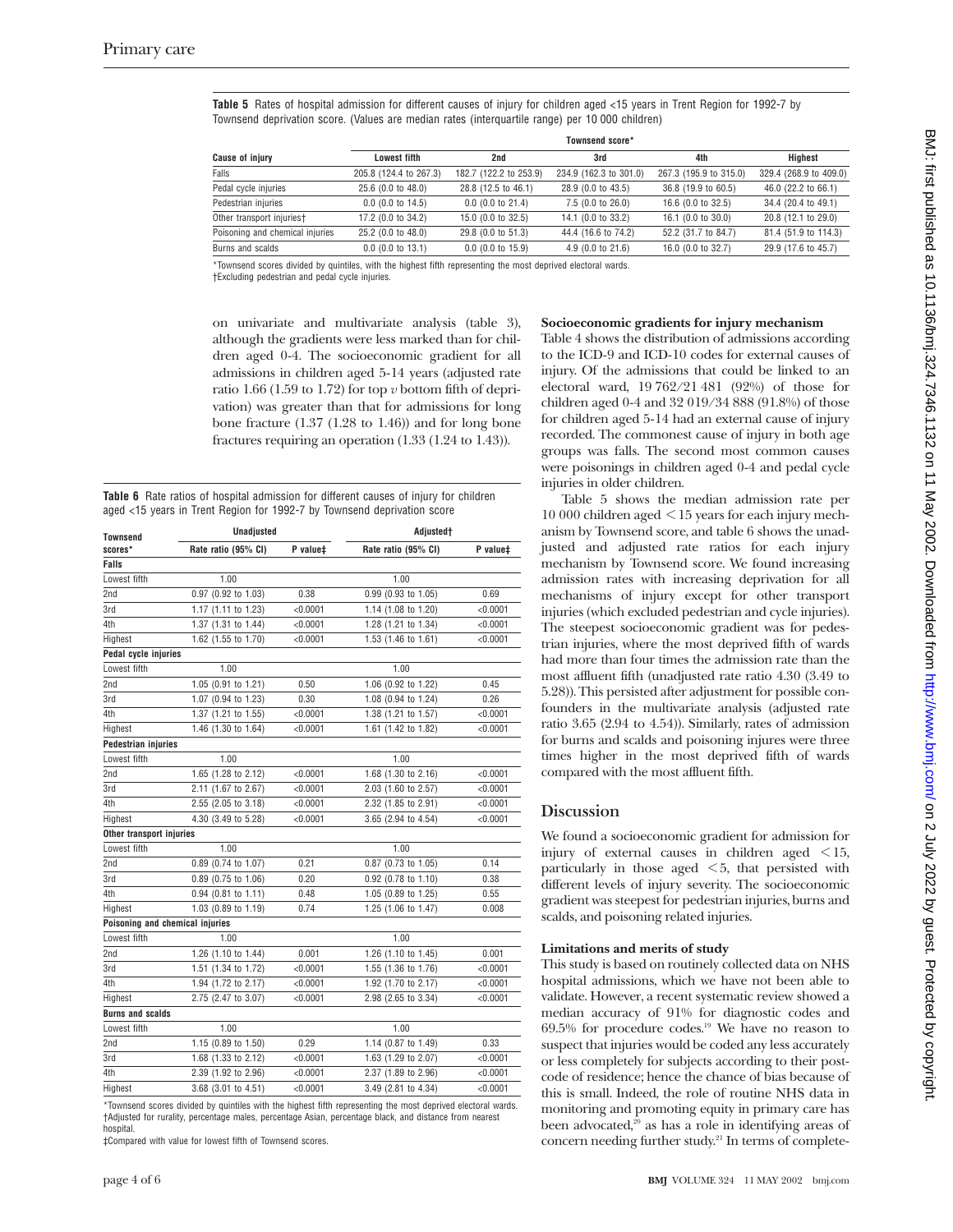ness, the data in many cases were more than 95% complete, $21$  and accuracy for specific conditions such as fractured femurs has been shown to be good.<sup>22</sup>

We did not include injury related deaths as these have been reported elsewhere. Data were not available for private admissions, although we expect that the vast majority of patients are admitted to NHS hospitals. Finally, our use of routinely collected data limited us to an area, rather than an individual, measure of deprivation. As with all ecological studies, caution must be exercised in drawing conclusions concerning individual deprivation and injury morbidity.

The strengths of our study are that we have incorporated the possible confounding effects of proximity to hospital, ethnicity, and rurality.10 12 Our sample included more then 50 000 admissions to all hospitals in Trent from a population of over 860 000 during a five year period. This makes our study the largest study in the subject and one of the most robust since it is less subject to local variations in a single area or hospital unit. Our sample is more than 20 times the size of that in a recent study that showed no socioeconomic gradient for the incidence of fractures in children, which the authors themselves found surprising.<sup>11</sup> Given recent reports on the important lack of injury morbidity data, particularly in relation to social inequalities,<sup>23</sup> and the importance of injuries as a national priority,<sup>24</sup> we believe our finding are worth reporting with due caution.

#### **Implications of our findings**

We found a steep socioeconomic gradient for all injury admissions for children under 5 years. This is unlikely to be explained by thresholds for admission that differ by social group, as the gradient persists for long bone fractures requiring an operative procedure, where we would expect virtually all cases to be admitted irrespective of social group.15

The socioeconomic gradient for all injury admissions for children aged 5-14 was also significant, although less steep for long bone fracture requiring an operative procedure. This suggests factors other than injury severity may play a part in the decision to admit children in this age group.

Why might the gradient in injury morbidity be steeper for younger children? This may partly be explained by the changes in injury mechanism with age. After falls, the leading cause of injury related admissions is poisoning in younger children and transport related injuries in older children. Younger children also spend more time at home, and the Townsend score, which includes non-owner occupation and overcrowding, may better reflect the quality of the home environment than that of the environment in schools, play areas, or leisure facilities where older children spend more of their time.

This is the first study to have examined socioeconomic gradients for injury mechanisms resulting in morbidity. We found particularly steep gradients, mirroring those for mortality, $\epsilon$  for pedestrian injuries, burns and scalds, and poisoning, with injury rates over three times higher in the most deprived wards compared with the least deprived. This implies that targeting deprived areas with interventions that are known to be effective for these injury mechanisms such as traffic calming and smoke alarms—may reduce

## **What is already known on this topic?**

There is a steep socioeconomic gradient for injury related mortality

There is conflicting evidence regarding the socioeconomic gradient for injury morbidity, particularly with respect to different injury severity and injury mechanisms

#### **What this study adds**

A socioeconomic gradient for injury morbidity exists in children aged < 15 years, particularly in those aged < 5, which persist for different measures of injury severity

The socioeconomic gradient for injury mechanisms is steepest for pedestrian injuries, burns and scalds, and poisoning, which has implications for targeting injury prevention strategies

these inequalities. If primary care organisations are to undertake injury prevention in line with national priorities, then their budgets need to reflect local levels of injury morbidity.

We thank Andy Nicholson and Howard Chapman from Trent NHS Executive for their help with extracting hospital admissions data and Maura Bell and April McCambridge for helping process ethical approval.

Contributors: JHC initiated the study, obtained ethical approval, undertook the literature review, designed the study, contributed to the data collection and manipulation, undertook the data analysis and interpretation, and drafted the paper. LG contributed to the study design, project management, data manipulation, and interpretation of findings, advised on data analysis, and commented on the paper. DK contributed to the study design, analysis plan, and drafting of the paper. EW contributed to the literature search and review, data collection, data entry and manipulation, administration of project meetings, and obtaining ethical approval. CC contributed to the study design, analysis plan, and interpretation of results, checked the analyses, and commented on the paper. BS helped with data manipulation, administration of project meetings, and the interpretation of the findings. JHC is guarantor for the study.

Funding: Grant from Trent NHS Executive Trent. Competing interests: None declared.

- 1 Roberts I, Power C. Does the decline in child injury mortality vary by social class? A comparison of class specific mortality in 1981 and 1991. *BMJ* 1996;313:784-6.
- 2 Roberts I. Cause specific social class mortality differentials for child injury and poisoning in England and Wales. *J Epidemiol Community Health* 1997;51:334-5.
- 3 Walsh SS, Jarvis SN. Measuring the frequency of "severe" accidental injury in childhood. *J Epidemiol Community Health* 1992;46:26-32.
- 4 Walsh SSM, Jarvis SN, Towner EML, Aynsley-Green A. Annual incidence of unintentional injury among 54,000 children. *Injury Prev* 1996;2:16-20.
- 5 Alwash R, McCarthy M. Accidents in the home among children under 5: ethnic differences or social disadvantage? *BMJ* 1988;296:1450-3.
- 6 Alwash R, McCarthy M. Measuring severity of injuries to children from home accidents. *Arch Dis Child* 1988;63:635-8. 7 Kendrick D. Accidental injury attendances as predictors of future admis
	- sion. *J Public Health Med* 1993;15:171-4.
- 8 Laing G, Logan S. Patterns of unintentional injury in childhood and their relation to socio-economic factors. *Public Health* 1999;113:291-4.
- 9 Gorman DR, Ramsay LJ, Wilson GS, Freeland P. Using routine accident and emergency department data to describe local injury epidemiology. *Public Health* 1999;113:285-9.
- 10 Lyons RA, Lo SV, Heaven M, Littlepage BNC. Injury surveillance in children—usefulness of a centralised database of accident and emergency attendances. *Injury Prev* 1995;1:173-6.
- 11 Lyons R, Delahunty A, McCabe M, Allen H, Nash P. Incidence of childhood fractures in affluent and deprived areas: population based study. *BMJ* 2000;320:149.
- 12 McKee CM, Gleadhill DNS, Watson JD. Accident and emergency attendance rates: variation among patients from different general practices. *Br J Gen Pract* 1990;40:150-3.